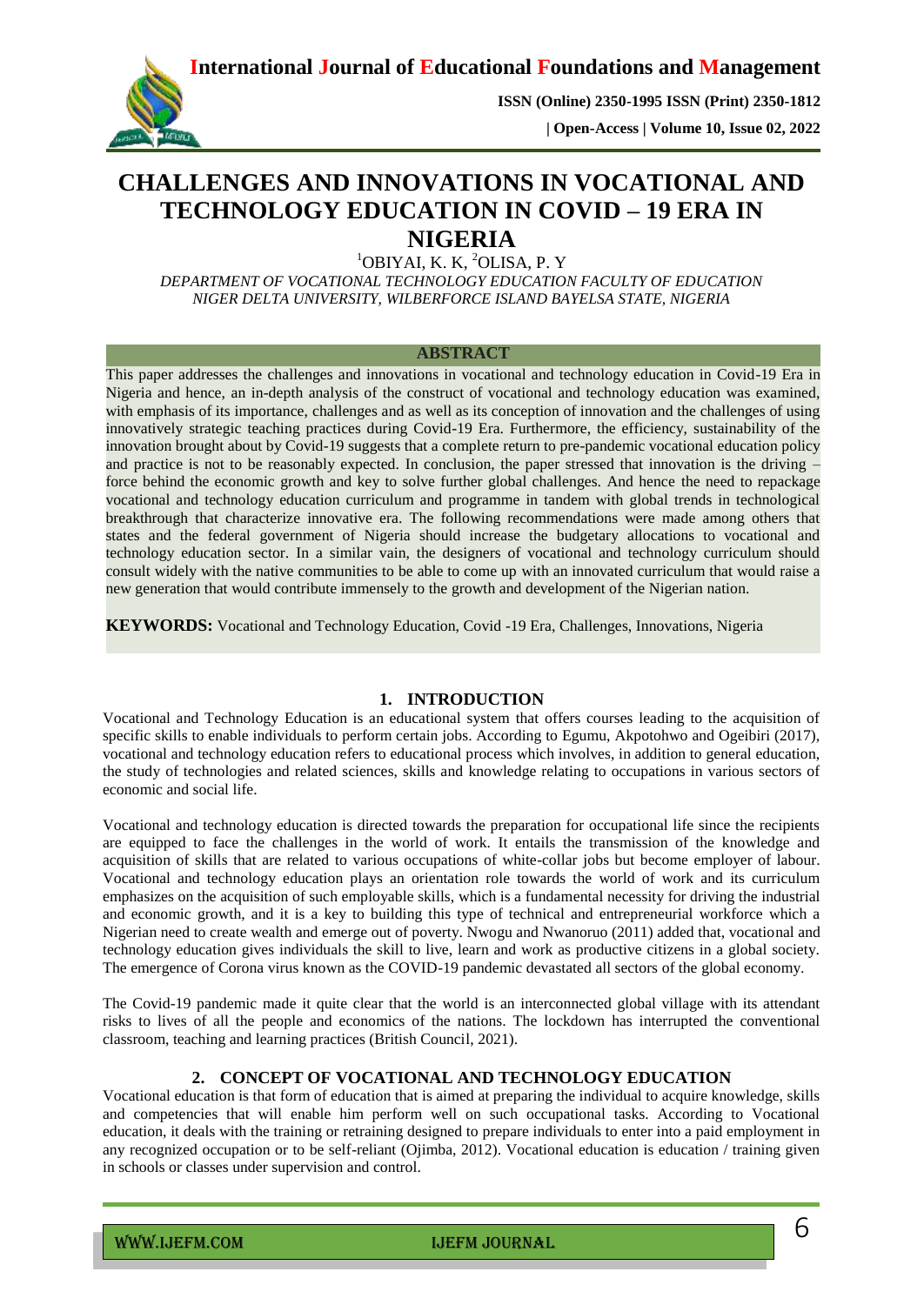## **International Journal of Educational Foundations and Management**

It refers to systematic learning experiences that are designed to fit individuals for gainful employment in recognized occupations as semi-skilled workers or technicians or sub-professionals. Technology education, essentially aims at developing techniques, devices, procedures and the process for doing things. Vijay (2017) stated that, Technical Education is instrumental in making the remarkable contribution to economic growth of the developing countries by way of suitable manpower production according to the needs of the Industry, Society and the Global World as a whole. The terms vocational education and technical education are often interchangeably used (Oweh, 2014) but they are separate and distinct terms (Okeye & Arimonu, 2016). The name varies in different universities but the National Universities Commission Benchmark for Bachelor's Degree in Technical Education, industrial, Technology Education governs all.

Vocational and technology education is viewed as an organized programme of Education that prepares learners for entrance into a particular chosen vocation (Adegbenjo, 2013). Vocational and technology education according to Ikemike (2016), is an education designed to prepare individuals for gainful employment as skilled or semi-skilled workers in a recognized occupation such that, such individuals could be self-reliant. Oguntuyi (2013) opined that, vocational and technology is an educational training which encompasses knowledge, skills, competencies, structural activities, abilities, capacities and all other structural experiences for securing jobs in various sectors of the economy or even enabling one to be self-dependent by being a job creator. Vocational and technology education remains the popular means by which trained manpower is produced for economic and industrial growth of both developed and developing countries.

Vocational and Technology education is the hub of the economy of any nation just as the wheel rotates around the hub, the economic sector of Nigeria rotates around vocational and technology education considering the current socio-economic, scientific and technological development of Nigeria. Vocational and Technical education facilitates the acquisition of applied skills and basic scientific knowledge. The NPE (2004) asserted that vocational education is a form of education that equips individuals with skills, abilities and competencies to equip themselves economically and contribute to the development of their society.

The NPE (2004) also expressed the vision of vocational and technical education as follows;

- To provide trained manpower in applied science, technology and commerce particularly at subprofessional grades.
- \* To provide the technical knowledge and vocational skills necessary for agricultural, industrial, commercial and economic development.
- \* To provide people who can apply scientific knowledge to solve environment problem for the use and convenience of man.
- $\bullet$  To give an introduction to professional studies in engineering and other technologies.
- To give training and impart the necessary skills leading to the production of craftsmen, technicians and other skilled personnel who will be enterprising and self-reliant.
- \* To enable our young men and women to have an intelligent understanding of the increasing complexity of technology.

## **3. CHALLENGES OF VOCATIONAL AND TECHNOLOGY EDUCATION**

Vocational and technology education cannot contribute greatly to the reduction of unemployment and poverty, because it is handicapped by diverse challenges confronting it. Ozoemena (2013) emphasized that the vision of vocational education has not been achieved; it has failed in developing a self-reliant individual due to several challenges facing vocational education robbing the nation of some contributions its (or her) individual would have made to the economy. Among these challenges are:

#### 1. **Inadequate Funding of Vocational and Technology Education Programme**

Over the years, government has been paying lip service and little attention to agricultural education. Government of Nigeria has not been able to meet the 26% UNESCO budget requirements on education (Ordu, 2017). Inadequate funding is a major problem responsible for poor development of vocational and technology education today. In addition to this, the little fund provided relapse and are embezzled by top officials in charge of its implementation. Okeke and Eze (2010) added that, insufficient finance is a realistic and practical factor inhibiting the implementation of vocational and technology education sector. According to them, too much noise is made on the pages of newspapers and television about vocational and technology education, but little is done to improve the teaching and learning of the programme in Nigeria.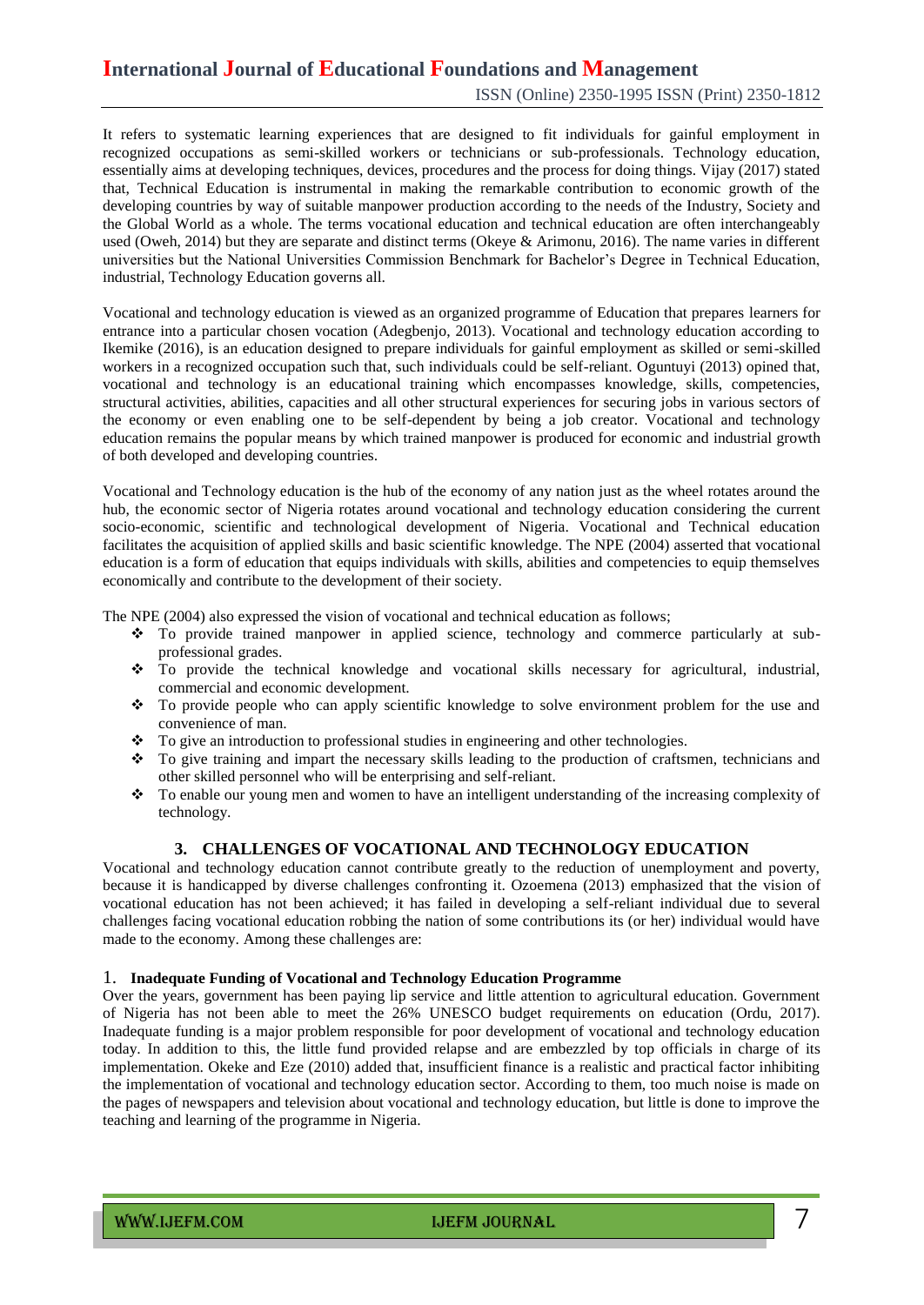ISSN (Online) 2350-1995 ISSN (Print) 2350-1812

#### 2. **Inadequate Equipment and Training Infrastructure**

Lack of adequate machines, equipment and tools in vocational and technology education has created a serious impact to the level of knowledge and basic work skills, which the students supposed to achieve in the area of vocational production. Okeke and Eze (2010) stated that most vocational and technology education departments, in our higher institutions of learning do not have well-equipped laboratories, workshops and usable infrastructures. Where these exist, they are grossly inadequate, obsolete and in a dilapidated state. Due to inadequate funding, institutions are not able to employ additional personnel. Also, lack of funding for tertiary institutions leads to inadequate and outdated library books and journals, inadequate scientific materials, nonexistent fund for conferences and exchange programme for academic staff. auditoria, desks, staff offices, seminar/conference/board rooms, laboratories, workshops, studios, farms, computer laboratories and services, network connectivity, multimedia system, public address system, slide, and video projectors etc. According to Ogunode and Agwor (2021), reasons for inadequate infrastructural facilities are inadequate funding of secondary schools, poor infrastructural facilities planning, and poor qualities of infrastructural facilities, institutional corruption, ineffective monitoring and evaluation of infrastructural facilities, increased in student population, damages of facilities by students of secondary school.

#### 3. **Inconsistent Government Policy on Vocational and Technology Education**

Inconsistency in the formulation and implementation of vocational and technology education policies has been a major setback to the advancement of vocational and technology education. Lack of follow-up and continuity in government as a result of selfishness and corruption has been one of the key factors facing vocational and technology education and national development.

## 4. **Poor Staff Training and Retraining Programme**

Poor training and retraining programme is a major problem facing Vocational and technology education lecturers working in higher institutions of learning across the country. Many lecturers are still teaching with the knowledge and skills acquired during their higher education. Teachers need constant training and retraining programme to upgrade their knowledge and skills. Most vocational and technology education teachers in our colleges and university have never since their graduates have enlisted in re-training programme in order to keep abreast with the ever-dynamic innovations associated with the ever-ending needs of the society. The training of teachers is supposed to be a continuous exercise to ensure consistent improvement in the quality of their output. Vocational and technology education lecturers need constant training and retraining programme to upgrade their knowledge and skills.

#### 5. **Lack of Motivation for Vocational and Technology Education Teachers**

Teachers are the pivot on which educational process hings. They can influence the teaching/learning outcomes either positively or negatively because they determine the quality of instructional delivery and also influence the quality of Education when it comes to implementation of the curriculum and educational policies. Teachers are to be considered when addressing issues such as quality assurance, qualitative delivery (teaching), quality context and quality learning outcomes (Onucha, 2002). Study carried out by Ezechi (2016) showed that science teachers in Nigeria are not motivated. Science teachers are faced with poor condition of service, their allowances are not paid regularly, and they are not given opportunities for developmental programmes and were not granted funds for creativity. All these have affected teacher's performance in contributing towards learning. Omorogbe, and Ewansiha, (2013) opined that teacher salary is very important as a predictor of student's achievement because it has a capacity to uplift the other aspects of teacher quality.

#### 6. **Irregular curriculum modification**

The world is a dynamic society and everything in it including education is dynamic, hence the revolution in science and technology. This is the society where human needs, method of production of goods and services, our taste for goods and services, and of course, preferences for our daily needs, etc. have been influenced by innovations in science and technology. Innovation in science and technology has on its own opened up new challenges in various occupational fields to the effect that such methods of that were applied two decades ago are no longer the methods of application to deliver similar functions today. This is applicable in all fields of human endeavor and those who are keying in are doing so through changes and modifications of academic programmes. The absence of regular programme evaluation is greatly affecting the programme and her products.

Some of the courses and course contents have been in some programme units since their introduction irrespective of the fact that such courses and their skills are no longer relevant in industries. The lack of regular evaluation of vocational and technology education programme has, to a large extent, resulted in the lack of regular modification of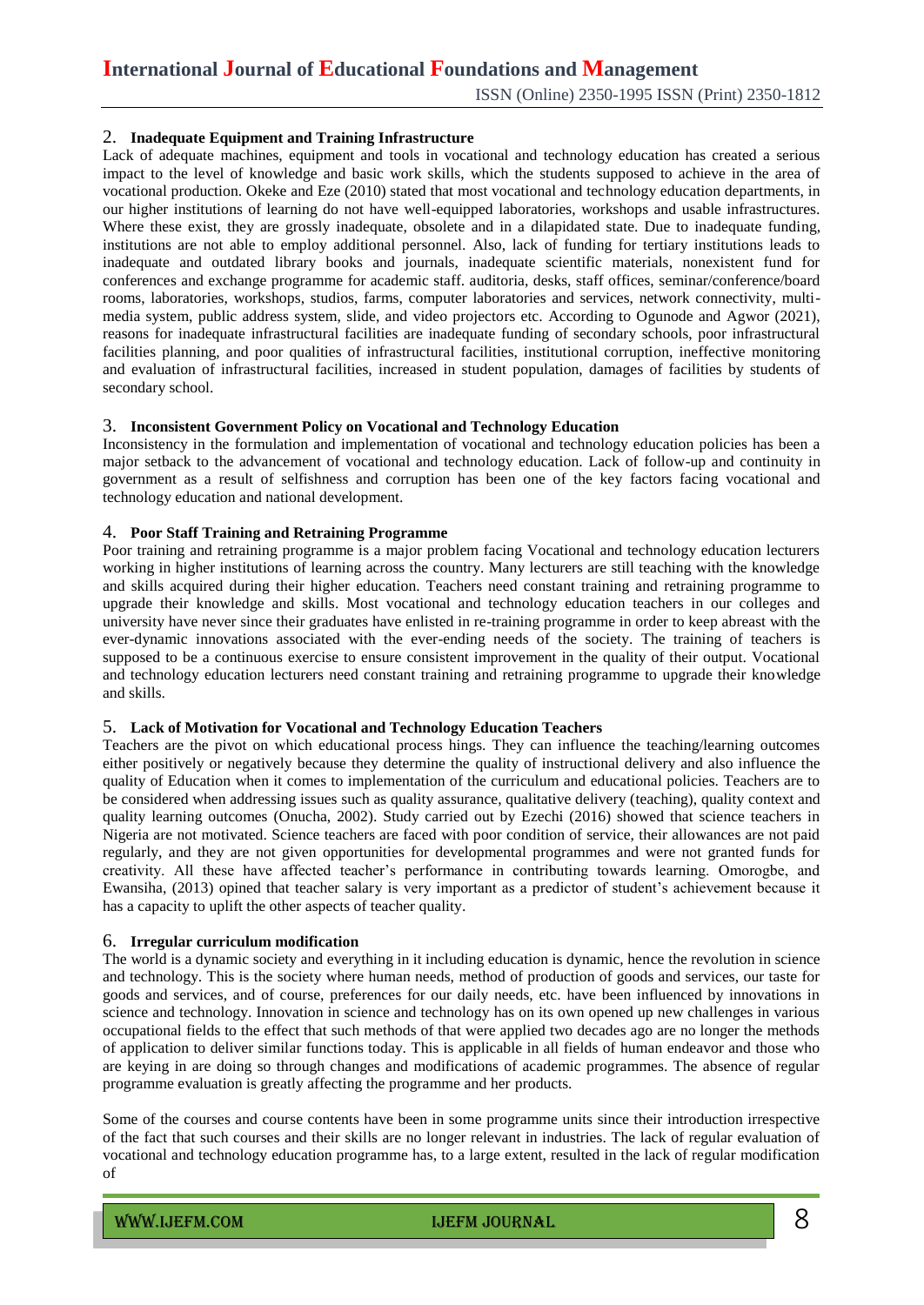## **International Journal of Educational Foundations and Management**

ISSN (Online) 2350-1995 ISSN (Print) 2350-1812

## **4. CONCEPTS OF INNOVATION**

Innovation is the process of doing new things. To innovate is to look beyond what we are currently doing and develop a novel idea that helps us to do our job in a new way. Innovation in the view of Jeremiah and Alamina (2017) is a deliberate novel and specific departure from old practices that would have been perceived better way of doing something. Brewer and Tierney (2012) viewed innovation as the successful introduction of a new thing or method. According to Serdyukov (2017), Innovation can be directed toward progress in one, several, or all aspects of the educational system: theory and practice, curriculum, teaching and learning, policy, technology, institutions and administration, institutional culture, and teacher education. Innovation means a deep thought that brings new ideas, renewing, changing or generate new plans or theories. It also means a vision which tends to creating new prototypes, either from extinct products or present ones, this serves as a platform in which new ideas are being created.

Innovations in vocational and technology education programme are ultimately directed at changing qualitative and/or quantitative factors of learning outcomes:

- qualitative: better knowledge, more effective skills, important competencies, character development, values, dispositions, effective job placement, and job performance; and
- quantitative: improved learning parameters such as test results, volume of information learned, amount of skills or competencies developed, college enrollment numbers, measured student performance, retention, attrition, graduation rate, number of students in class, cost, and time efficiency.

## **Innovative practices in Vocational and Technology Education**

Innovative practices in vocational and technology education were discussed under the following subheadings;

- 1. Innovative practices in vocational education Curriculum
- 2. Innovative practices in vocational and technology education Teaching and Learning

#### 1. **Innovative Practices in Vocational and Technology Education Curriculum**

Curriculum is a plan developed with the intention that when it is properly executed, the educational goals will be achieved. It represents the total experiences to which all learners must be exposed; the content, performance objectives, activities for both teachers and learners, teaching and learning materials and evaluation guide are provided (Ejidike & Oyelana 2015). Curriculum of vocational and is expected to equip learners with skills that will make them self-reliant, prepare them to enter into jobs and progress in them. This means that the curriculum should prepare the learner for entrepreneurship. Unfortunately, Adeyegbe (2004) emphasized that the curriculum operated in Nigerian schools was based on European culture which significantly differed from the Nigerian culture where it is implemented as a result, students find it difficult to relate what they already knew to what they were to learn due to cultural settings. In other words, the curriculum could not achieve the purpose for which it was meant.

The vocational and technology education curriculum has under gone some innovations and modifications in the area of contents pattern, implementation and revision. It is only through this standardization of the curriculum that the programme can boast of having the capacity of preparing and equipping the youths for effective employee and reliability. It can be deduced that the need for the innovations of the curriculum was as a result of three major issues shaping the development of nations worldwide and influencing the world of knowledge today which were identified as globalization, information and communication technology (ICT) and entrepreneurship (Federal Republic of Nigeria, FRN, 2009). The contents of the innovations in the vocational and technology education curriculum should be relevant to the needs of the nation.

#### 2. **Innovative Practices in Teaching and Learning in Vocational and Technology Education**

The core objective of teaching is passing on information or knowledge to the minds of the learners. Any method using computers or modifying the existing conventional chalk-talk method are innovative if they ultimately serve the attainment of core objective of teaching (Okoye, 2012). In the conventional methods of teaching, the teacher controls the instructional process, the content is delivered to the entire class and the teacher tends to emphasize factual knowledge. In other words, the teacher delivers the lecture content and the students listen to the lecture. Thus, the learning mode tends to be passive and the learners play little part in their learning process (Aniodoh, 2001).

Any teaching method without destroying the objective could be considered as innovative methods of teaching. The researchers believe that the core objective of teaching is an innovative practice could be a pathway created to further the interest of the student and the institution. The analysis reveals some of the suggestions that the teaching community can practice in the classrooms.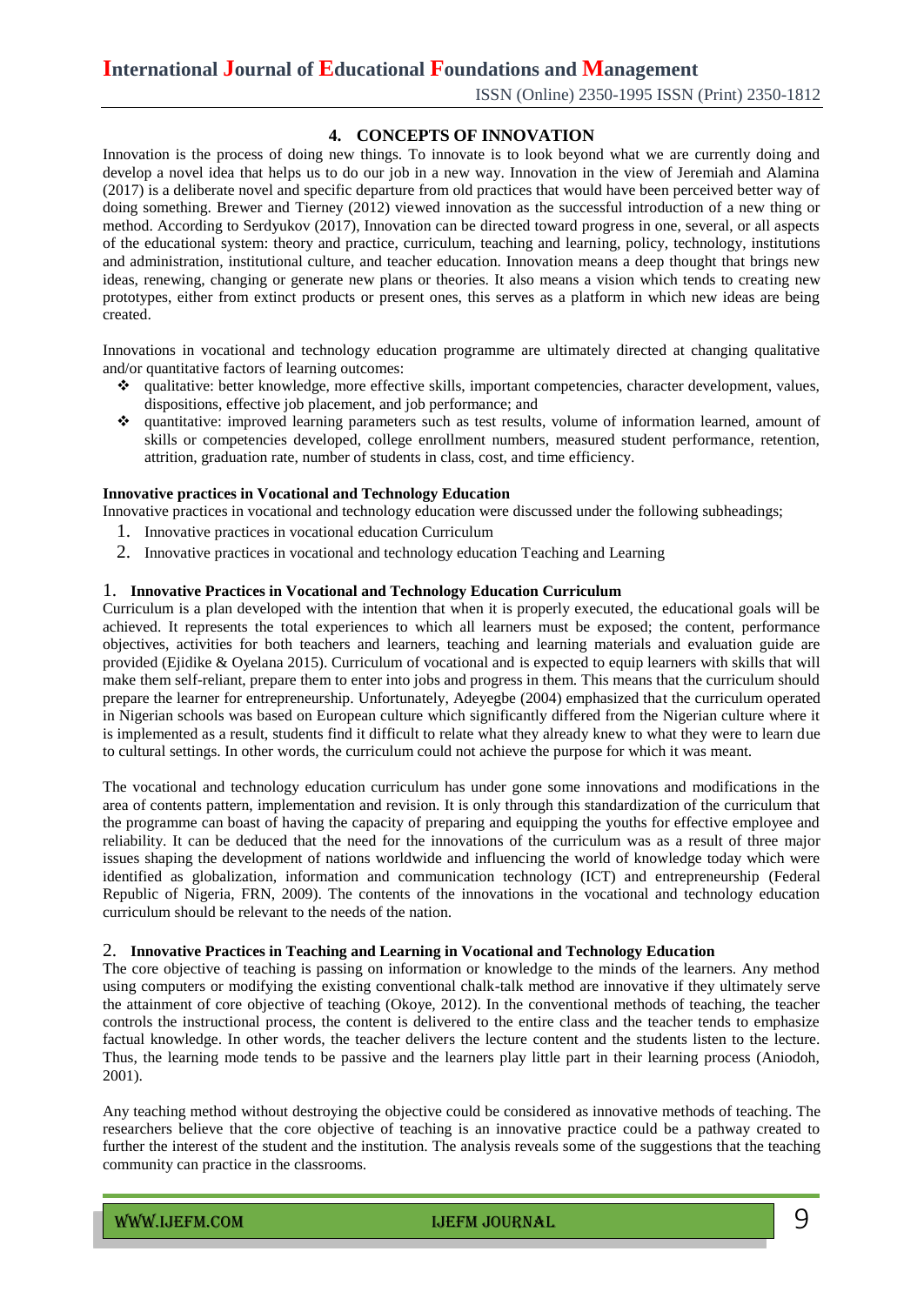Teaching with technology engages students with different kinds of stimuli- involve in activity based learning. Technology makes the material more interesting. Collaborative teaching, sometimes called cooperative teaching or team teaching also considered as an innovative teaching, it involves educators working in tandem to lead, instruct and mentor groups of students. Problem-Based Learning (PBL) is a teaching method in which complex real-world problems are used as the vehicle to promote student learning of concepts and principles as opposed to direct presentation of facts and concepts. In addition to course content, PBL can promote the development of critical thinking skills, problem-solving abilities and communication skills (Jayashree, 2017).

#### **Issues, Challenges and Innvations of Vocational and Technology Education in Covid 19 Era in Nigeria**

Sequel to the rising concerns about the spread of COVID-19 and the need to contain the virus, a growing number of tertiary institutions have shut down in regards to conventional classroom delivery (Ali, 2020). Sahu (2020), stressed that, the effect of the pandemic is alarming in the educational system of the nation. The period of COVID-19 pandemic is a typical example of times when conventional teaching paradigm could not work in schools. The pandemic has exposed the weakness in teaching and learning in education with particular reference to vocational and technology education because the typical teaching paradigm fails. In order to mitigate the losses in learning, elearning has been implemented in schools and higher learning institutions to ensure a smooth process of teaching and learning. The term e-learning comprises a lot more than online learning, virtual learning, distributed learning, networked or web-based learning. According to Dhawan (2020), there was an overnight shift from conventional classrooms into digital learning in order to tackle the conditions and adapt to the changing situations (Akther, 2020). Hence, this study identifies the challenges and innovations in vocational and technology education in Covid-19 Era in Nigeria.

Sequel to the rising concerns about the spread of COVID-19 and the need to contain the virus, a growing number of tertiary institutions have shut down in regards to conventional classroom delivery (Ali, 2020). The COVID-19 pandemic has created one of the largest disruptions of education systems in history (The Economic Times News, 2020), affecting nearly 1.6 billion learners in over 190 countries and all continents. Closure of schools and other physical, brick and mortar, learning spaces has severely impacted education norms globally (UNESCO, 2019). The period of COVID-19 pandemic is a typical example of times when conventional teaching paradigm could not work in schools. During this period, as a measure of social distancing, students and teachers are not allowed to interact physically. Schools are closed down for many weeks thus teaching and learning are disrupted (UNESCO, 2020). The negative impact of the pandemic on education in Nigeria forced government to shift attention from the traditional method of educational service delivery to the technologically-based method otherwise called the elearning as a way of combating the pandemic.

The e-learning according to Ngampornchai and Adam (2016), is the learning supported with electronic technology such as online classes and portals to access the courses outside the classroom. The e-learning is classified as computer-based and internet based (Arkorful & Abaidoo, 2014). The computer-based involves the use of ICT while the internet-based is purely online. The computer-based includes the use of computer software and hardware (Algahtani, 2011). The e- learning required the utilization of some tools for instructions in higher education for its effectiveness. According to Pande, Wadhai, and Thakare (2016), Weblog, Social bookmarking, Wiki, RSS, Podcasting, Instant messaging, Text chat, and internet fora are essential tools for any e-learning. According to Adelakun, (2020), reported that Computer illiteracy among the students and educators is one of the major hindrances of e-Learning in vocational and technology education programme. Before the coronavirus pandemic, students who do not have access to good internet and computers already fall behind academically.

Furthermore Adelakun (2020), stress that many do not have the needed access and are not competent in computer operation that formed the basis of e-Learning. Dumbiri and Nwadiani (2020) added that, some instructors are not familiar with e-learning facilities utilization skills and they require training in basic skills for e-learning. For the vocational and technology education curriculum, it is a big challenge to migrate to distance and online learning, because vocational and technology education focuses more on practical skills and work- readiness. Practical skills acquired through learning-by-doing, which occurs in school-based workshops and laboratories or through hands-on experience at the workshop (Yeap, Suhaimi, and Nasir, 2021). Lack of access to equipment, technology, and other tools is the major hindrance that students were facing during the lockdown.

## **5. CONCLUSION**

The global society of this dispensation is dynamic and knowledge driven by her members and so the Nigerian society must advance in that line. Along with the changes are various challenges the human race is facing which makes our education weak and fragile, and became worse when the outbreak of COVID-19 pandemic changed the way of delivering education from conventional methods to e-learning.

www.ijefm.com  $I$  ijefm journal in  $10$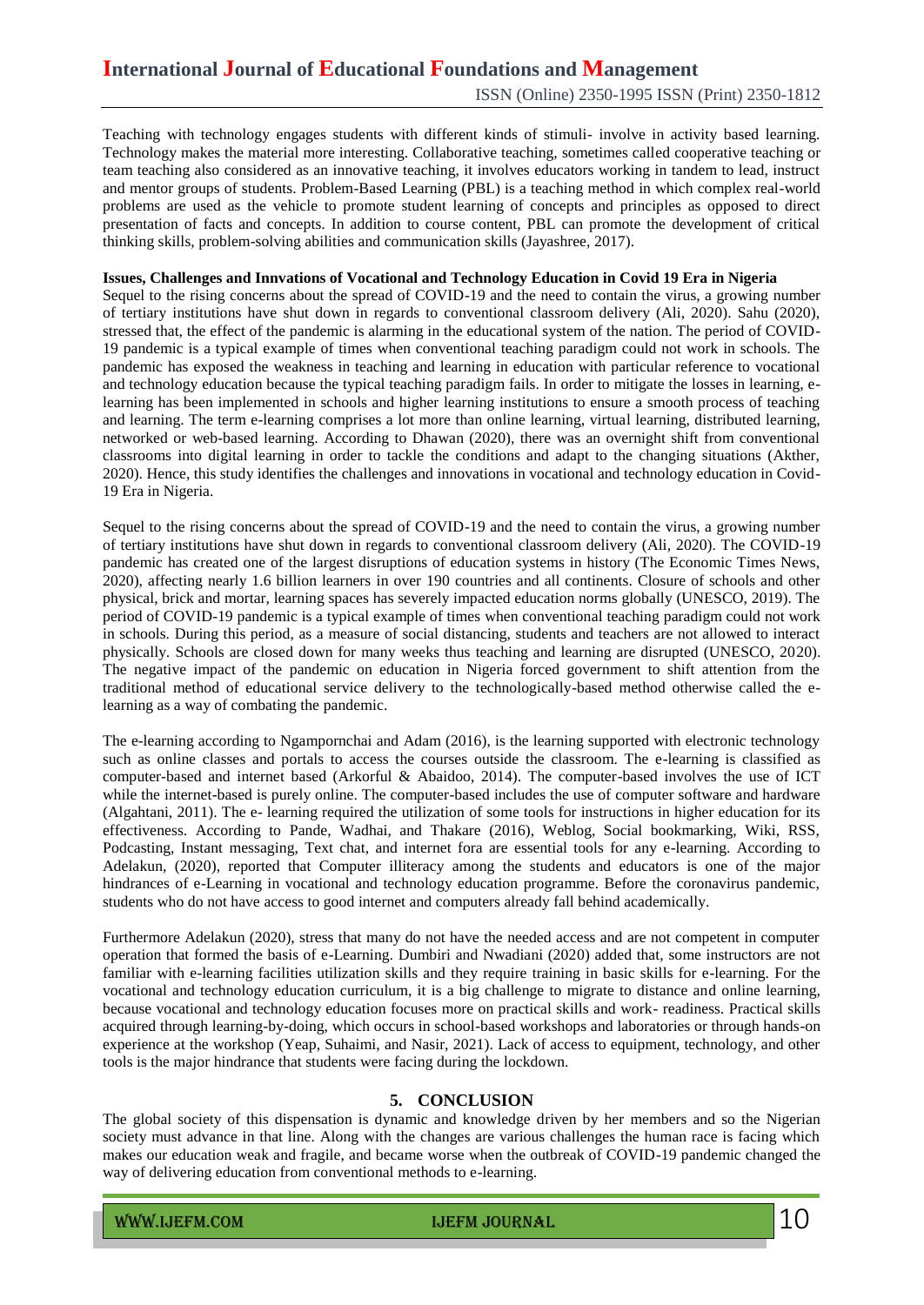Innovation is needed to cope with economic, social and environmental dynamism and instabilities. Hence, the curriculum of vocational and technology education programme needs to be modified and restructured to adequately meet the needs of education system in Covid-19 Era in Nigeria. The efficiency, sustainability and legacy of the innovations brought about Covid-19 suggests that a complete return to pre-pandemic vocational and technology education policy and practice is unlikely not to be reasonably expected. (BC, 2021)

#### **Recommendations**

To solve the challenges confronting vocational and technology education in Covid- 19 Era in Nigeria, this paper recommended the following:

- 1. Government should increase the budgetary allocation to vocational and technical education. Since the government cannot do it alone, corporate organizations, parents and alumni associations should assist in providing some of the equipment needed in the training of vocation students.
- 2. The designers of the vocational education curriculum should consult widely with the native people to be able to come up with an innovated curriculum that would raise a new generation of graduates that are going to contribute greatly to the growth and development of the Nigerian nation.
- 3. Government should develop a strategic plan for the successful implementation of e- learning in vocational and technology education programme and view technology as a positive step towards evolution and change.
- 4. Academic personnel of every institution must be adequately trained through seminars and conferences. Those who are not computer literate must make use of staff development to update their computer's knowledge.
- 5. Vocational and technology education students' final project must be constructive not research or abstract write-up which must be strictly monitored by their supervisors.
- 6. Schools should make provision for affordable materials and components for practical out of the departmental fee paid by the students to aid the less buoyant one.
- 7. Supervisors in the tertiary school board need to be effective in doing their work to ensure that different schools meet up with that required facilities and utilization as to become standard during teaching and learning process.

#### **REFERENCES**

- 1. Adelakun, I. S. (2020). Coronavirus (COVID-19) and Nigerian education system: Impacts, management, responses, and way forward. Educational Journal, 3(4). Retrieved from: DOI: 10.31058/j.edu.2020.34009. (Accessed 25th march 2021)
- 2. Adeyegbe, S. O., 2004. Research into STM curriculum and school's examination in Nigeria; The state of the art. Science Teachers Association of Nigeria proceedings of 45th Annual Conference, 70-7
- 3. Algahtani, A.F. (2011). Evaluating the Effectiveness of the E-learning Experience in Some Universities in Saudi Arabia from Male Students' Perceptions, Durham theses, Durham University.
- 4. Ali, W. (2020). Online and remote learning in higher education institutes: A necessity in light of COVID-19 pandemic. Canadian Center of Science and Education. Vol. 10, No. 3; https://doi.org/10.5539/hes.v10n3p16
- 5. Aniodoh, H. C. O., 2001. Modern aspects of integrated science education. Enugu, Nigeria: Hacofam educational books.
- 6. Arkorful, V. and Abaidoo, N. (2014). The Role of e-Learning, the Advantages and Disadvantages of Its Adoption in Higher Education. International Journal of Education and Research, 2, 397-410.
- 7. Brewer, D. & Tierney, W. (2012). Barriers to innovation in the US education. In Wildavsky, B., Kelly, A. and Carey, K. (Eds). Reinventing Higher Education: The Promise of Innovation (pp. 11-40). Cambridge, M.A.: Harvard Education Press,
- 8. Dumbiri, D. N., & Nwadiani, C. O. (2020). Challenges Facing Application of E-Learning Facilities in Vocational and Technical Education Program in South Nigeria Universities. Asian Journal of Vocational Education and Humanities, 1, 1-13.
- 9. Ejidike, I and Oyelana, A., 2015. Factors Influencing Effective Teaching of Chemistry: A Case Study of Some Selected High Schools in Buffalo City Metropolitan Municipality, Eastern Cape.
- 10. International Journal of Educational Science. 8 (3), 605-61
- 11. Egumu A.C, Akpotohwo F.C & Ogeibiri C (2017). Introduction to Vocational and Technical Education: A contemporary Approach. LAP Lambert Academic Publishing.
- 12. Ezechi, N.G. (2016). Revisiting secondary school science teacher's motivation: A positive step towards transformation of Nigerian science education for global challenges. Journal of Resourcefulness and Distinction. JORESDIS. 13(1), 86-94.
- 13. Federal Republic of Nigeria (2004). National policy on education. Yaba-Nigeria NERC Press.
- 14. Federal Republic of Nigeria (2013). National Policy on Education. 6th Edition. Lagos-Nigeria: NERDC Press.